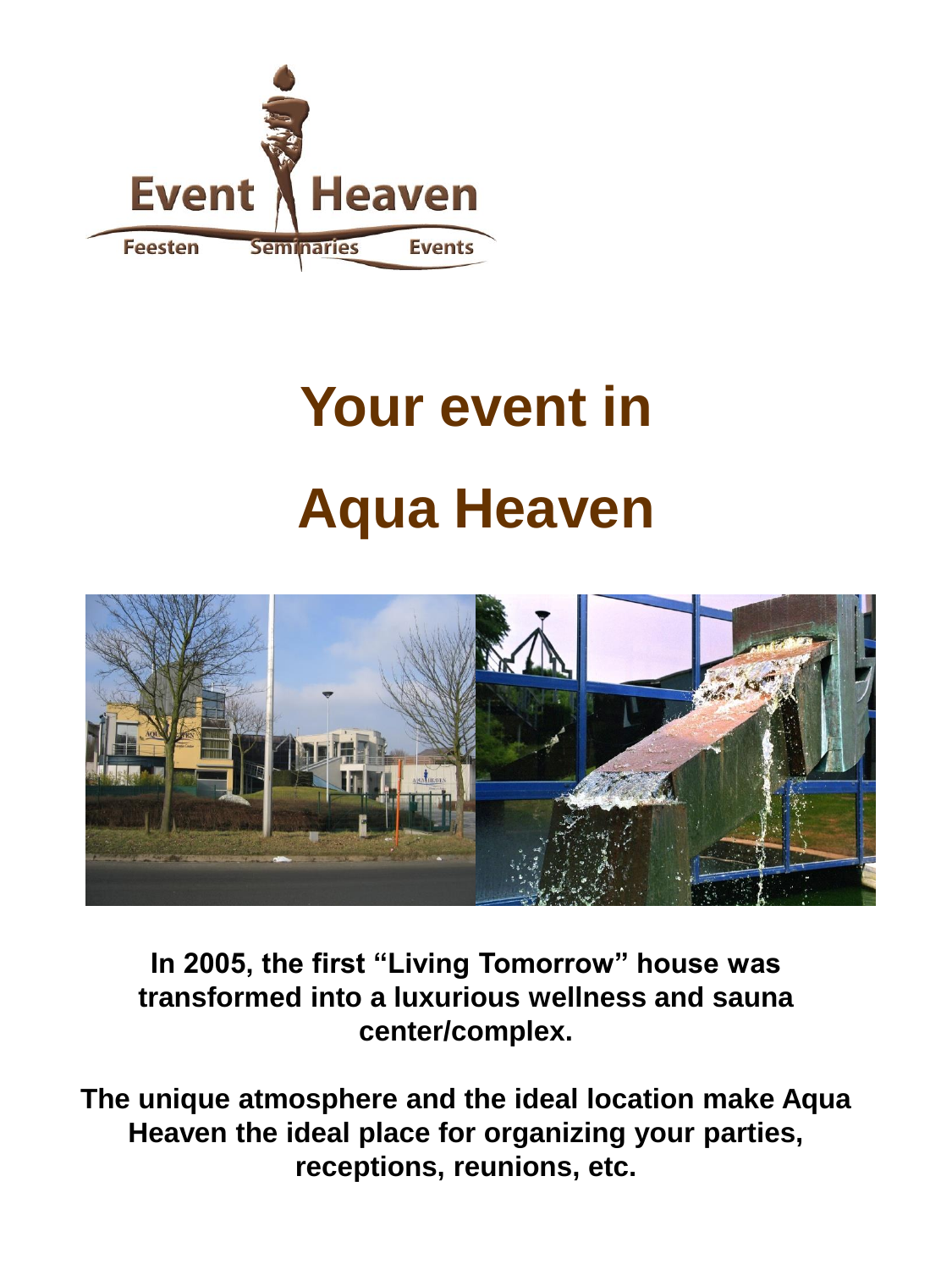

## **The Finnish Chalet**



**The Finnish chalet its situated at the heart of our center.** 

**This polyvalent unit can host up to 100 standing or 60 sited persons.**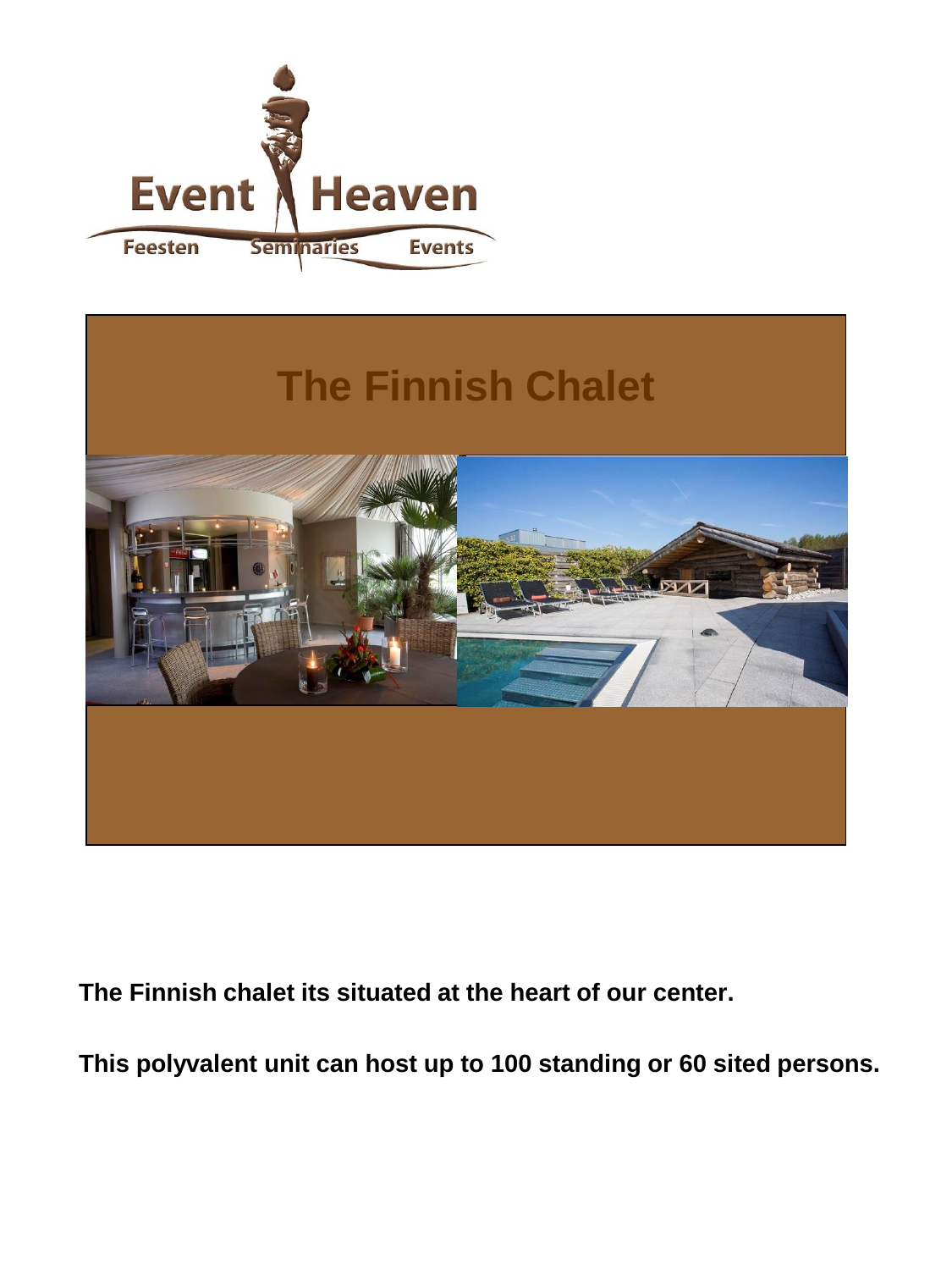



**The Green Oasisb radiates peace and tranquility.** 

**The Green Oasis, can be rented for secondary activities such as relaxing, entertainment, workshop, etc.**

**Its capacity rises up to 50 persons if both, indoor and outdoor, sides are used.**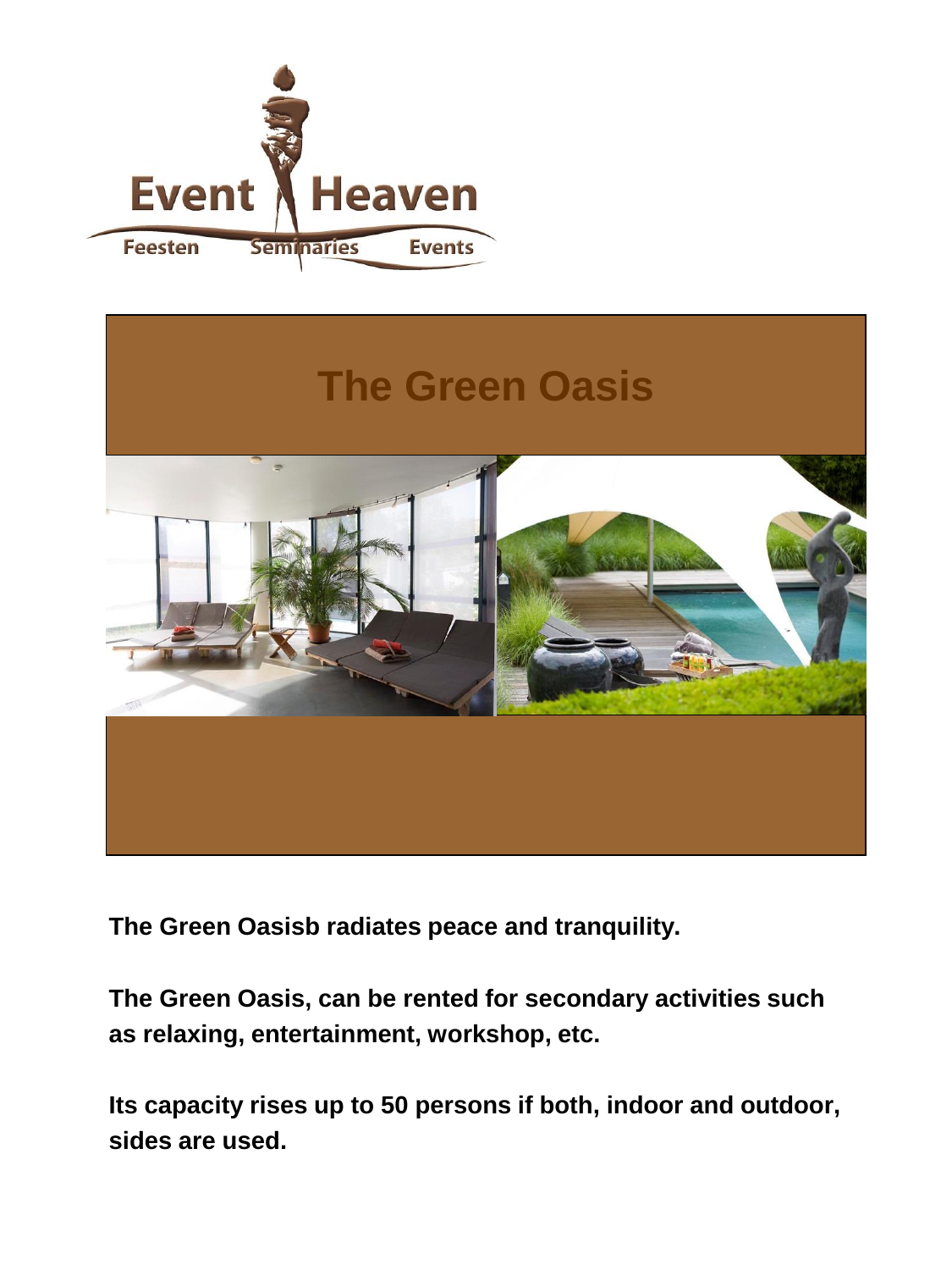

## **Additional units and decoration**



**As an additional unit, we offer you the Starry sky or the neon-enlightened hallway, which is usually used for the buffet and one more polyvalent unit.**

**We can always make you a customized offer, something that it's meant to satisfy your specific taste in decoration.**

**Send an e-mail at [admin@aquaheaven.be](mailto:admin@aquaheaven.be) for an obligation free offer.**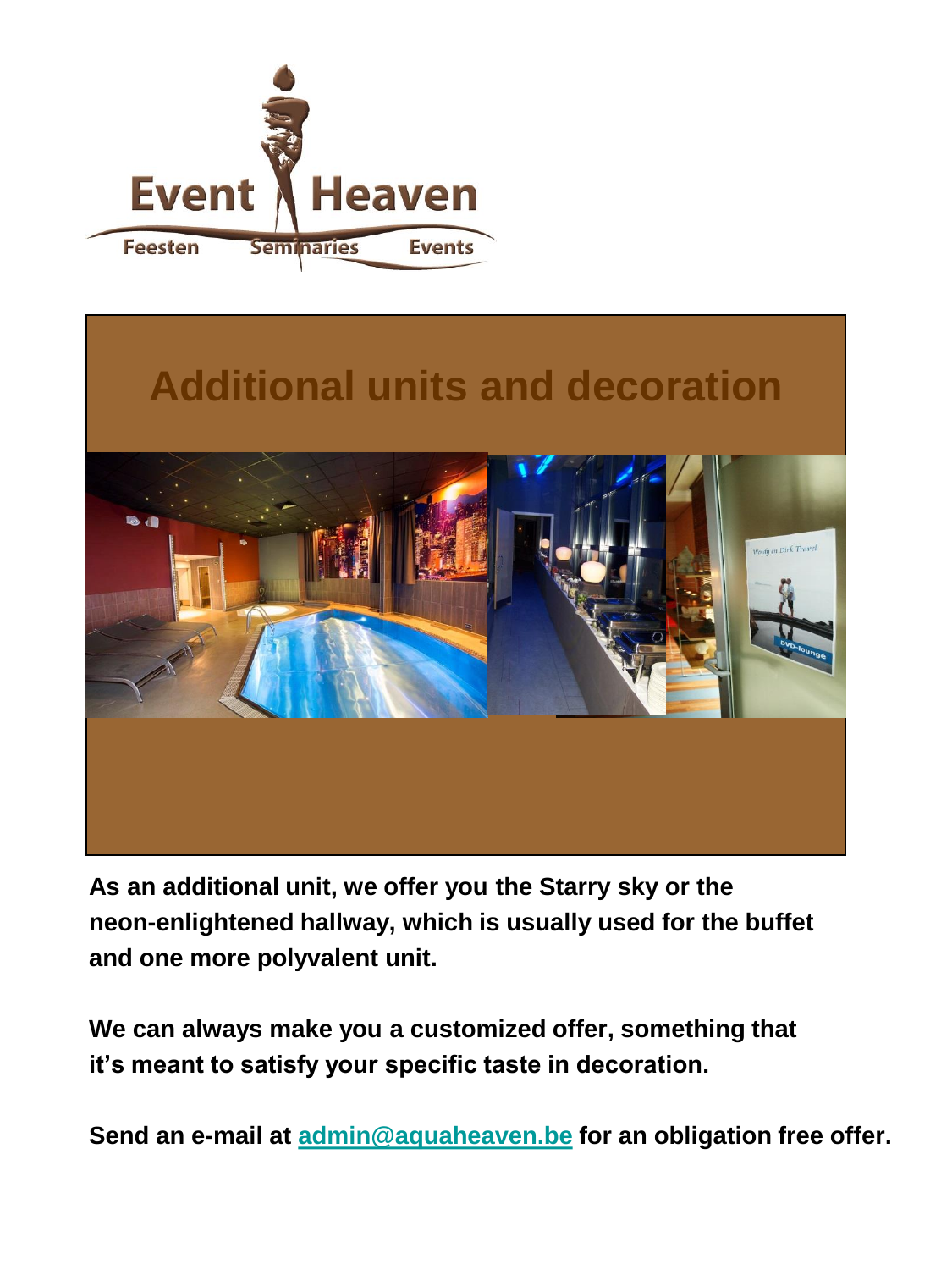

# **Renting Prices**

| <b>Capacity</b>                                                                          | without the use     | with the use of   |
|------------------------------------------------------------------------------------------|---------------------|-------------------|
|                                                                                          | of accomodations    | the accomodations |
| <b>RENT Finnish Chalet</b>                                                               | price voor 10 hours |                   |
|                                                                                          |                     |                   |
| 10 to 100 pers                                                                           | € 1150              | € 1450            |
|                                                                                          |                     |                   |
| <b>RENT Finnish Chalet enlightened hallway and the Green Oasis included</b>              |                     |                   |
| 60 pers - sitted                                                                         | € 1500              | € 1800            |
| 150 pers – walking dinner                                                                | € 1500              | € 1800            |
|                                                                                          |                     |                   |
| <b>RENT Green Oasis</b>                                                                  |                     |                   |
| Only as an additional unit                                                               | $\in$ 125 / h       | $\in$ 150 / h     |
|                                                                                          |                     |                   |
| <b>RENT Starry sky</b>                                                                   |                     |                   |
|                                                                                          |                     |                   |
| Same (as the Green Oasis),                                                               | € 150 / h           |                   |
| However unlimmited use of its accommodations is included                                 |                     |                   |
| Extra's                                                                                  |                     |                   |
| Additional hour                                                                          | € 125               | € 150             |
| Supervisor / lifeguard (Vlarem required)                                                 | € 350 / 10 h        | € 350 / 10 h      |
|                                                                                          |                     |                   |
| Catering and entertainment according to your requests. We gladly make you an obligations |                     |                   |

free offer. The event is confirmed by an order certificate signed both by the client as by Aqua Heaven. We always ask a 50% pre-payment for each event. The prices are 21% VAT excluded .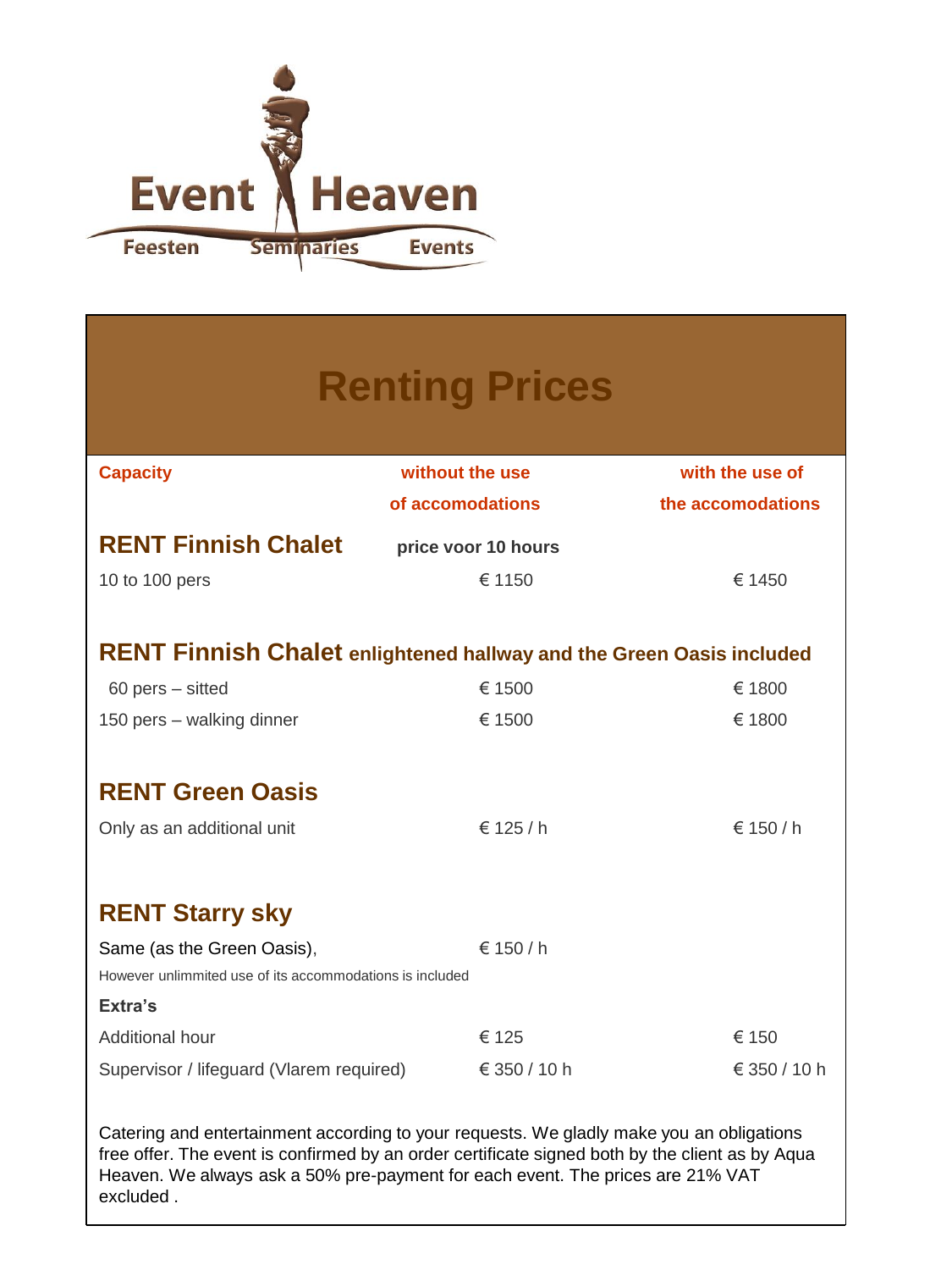

#### **Catering**



**J&M Catering – Alwin Kerssebeeck Tel 03/877 88 10 – Gsm 0491/71 63 83 Alwin.kerssebeeck@jmcatering.be**

**We offer you a large variety of choice as for catering. Our caterer, J&M Catering turns every event in a successful one.** 

**…breakfast, brunch, walking dinner, kids cooking, barbeque, etc.**

**For events larger than 30 persons, we kindly ask our clients to directly contact the caterer, J&M Catering, for a customized obligation free offer.**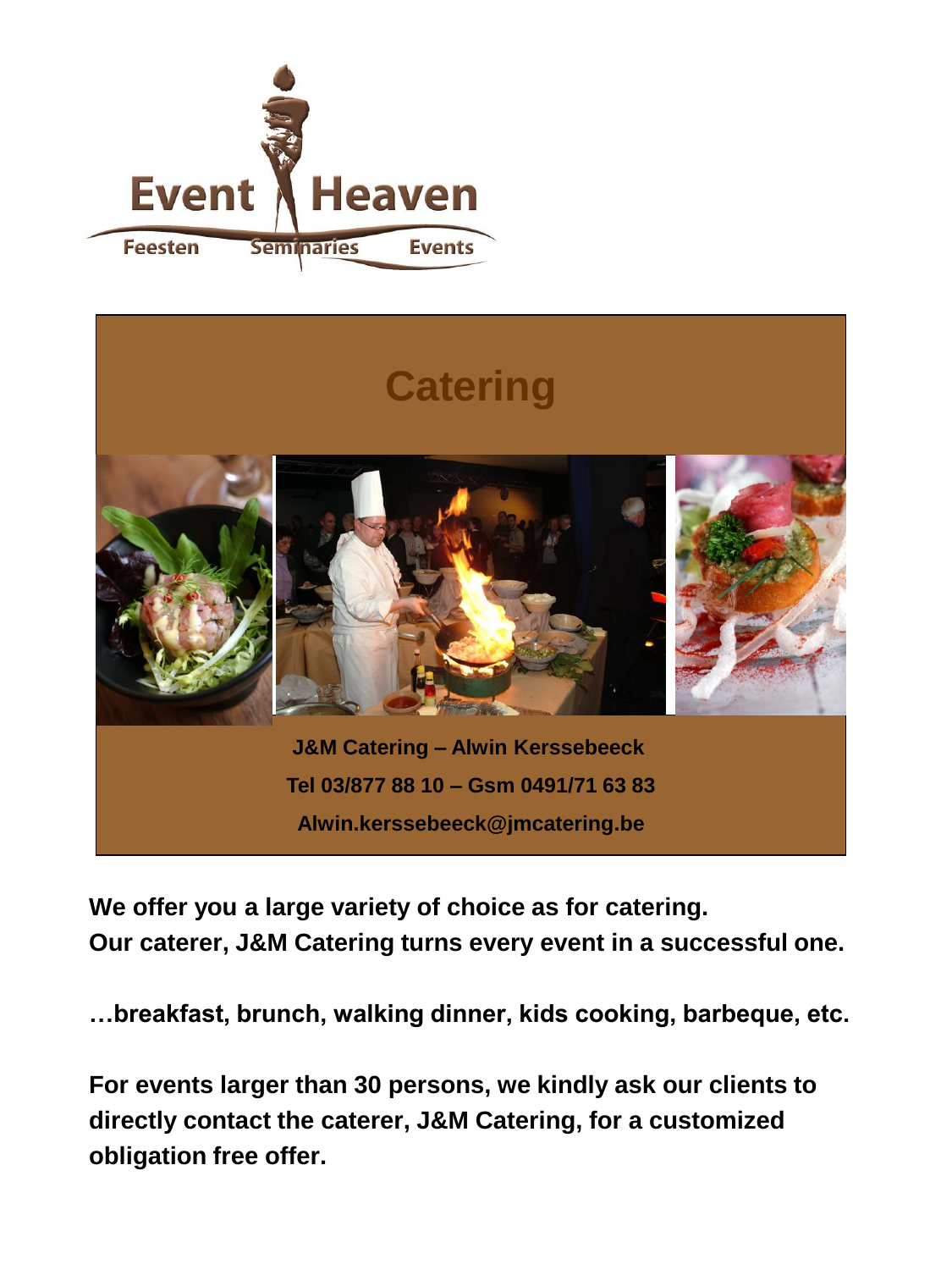

## **Entertainement**



**As far as it concerns the entertainment, you have a large variety of choice: a casino evening, a clown, a fire breather, a magician, an orchestra, a DJ, a karaoke evening, etc.**

**There is also a variety of workshops you can organize here: yoga, make-up, massages, etc.** 

**Send an e-mail at [admin@aquaheaven.be](mailto:admin@aquaheaven.be) for an obligation free offer.**